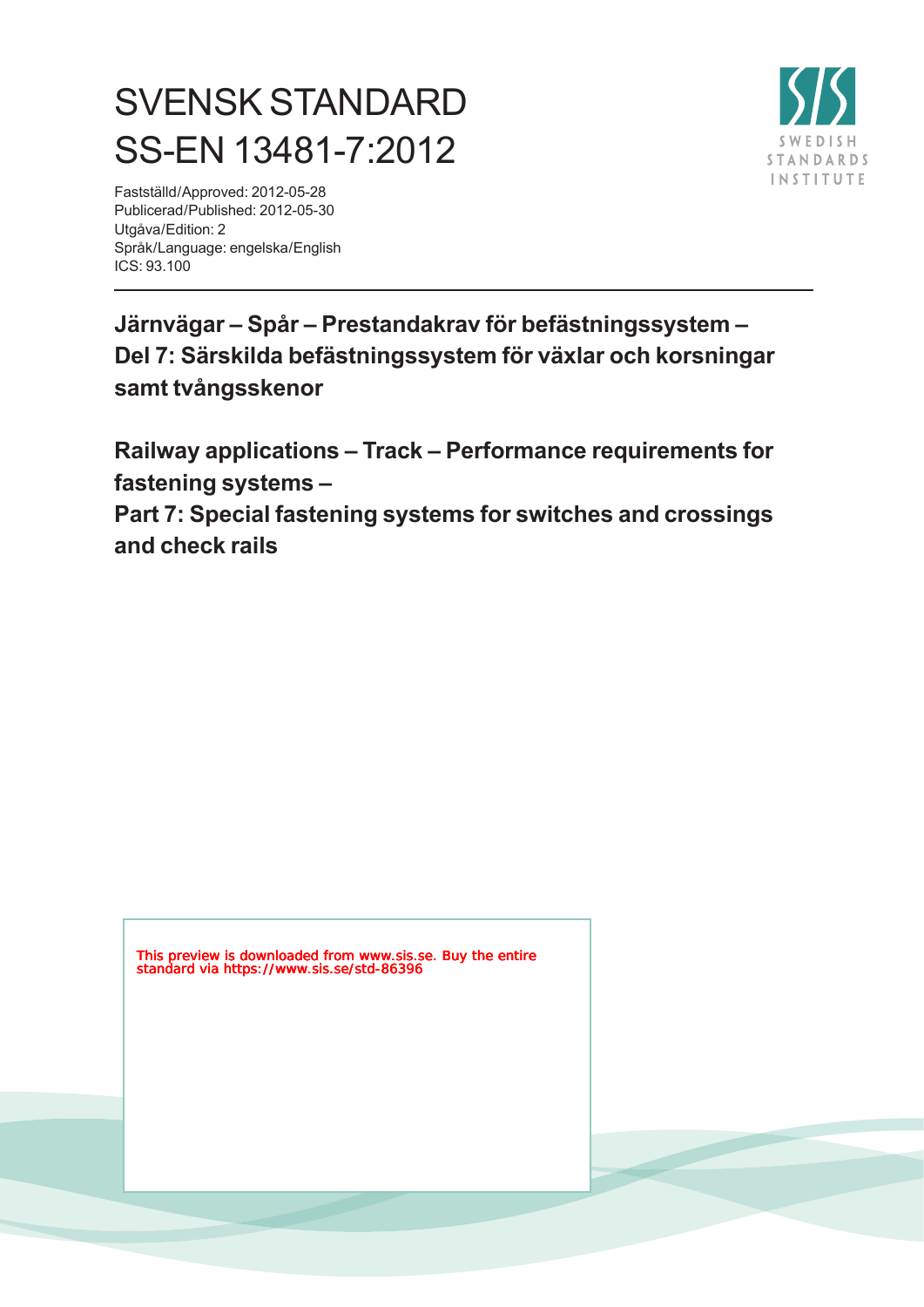# Standarder får världen att fungera

*SIS (Swedish Standards Institute) är en fristående ideell förening med medlemmar från både privat och offentlig sektor. Vi är en del av det europeiska och globala nätverk som utarbetar internationella standarder. Standarder är dokumenterad kunskap utvecklad av framstående aktörer inom industri, näringsliv och samhälle och befrämjar handel över gränser, bidrar till att processer och produkter blir säkrare samt effektiviserar din verksamhet.* 

#### **Delta och påverka**

Som medlem i SIS har du möjlighet att påverka framtida standarder inom ditt område på nationell, europeisk och global nivå. Du får samtidigt tillgång till tidig information om utvecklingen inom din bransch.

### **Ta del av det färdiga arbetet**

Vi erbjuder våra kunder allt som rör standarder och deras tillämpning. Hos oss kan du köpa alla publikationer du behöver – allt från enskilda standarder, tekniska rapporter och standardpaket till handböcker och onlinetjänster. Genom vår webbtjänst e-nav får du tillgång till ett lättnavigerat bibliotek där alla standarder som är aktuella för ditt företag finns tillgängliga. Standarder och handböcker är källor till kunskap. Vi säljer dem.

### **Utveckla din kompetens och lyckas bättre i ditt arbete**

Hos SIS kan du gå öppna eller företagsinterna utbildningar kring innehåll och tillämpning av standarder. Genom vår närhet till den internationella utvecklingen och ISO får du rätt kunskap i rätt tid, direkt från källan. Med vår kunskap om standarders möjligheter hjälper vi våra kunder att skapa verklig nytta och lönsamhet i sina verksamheter.

**Vill du veta mer om SIS eller hur standarder kan effektivisera din verksamhet är du välkommen in på www.sis.se eller ta kontakt med oss på tel 08-555 523 00.**

# Standards make the world go round

*SIS (Swedish Standards Institute) is an independent non-profit organisation with members from both the private and public sectors. We are part of the European and global network that draws up international standards. Standards consist of documented knowledge developed by prominent actors within the industry, business world and society. They promote cross-border trade, they help to make processes and products safer and they streamline your organisation.*

### **Take part and have influence**

As a member of SIS you will have the possibility to participate in standardization activities on national, European and global level. The membership in SIS will give you the opportunity to influence future standards and gain access to early stage information about developments within your field.

#### **Get to know the finished work**

We offer our customers everything in connection with standards and their application. You can purchase all the publications you need from us - everything from individual standards, technical reports and standard packages through to manuals and online services. Our web service e-nav gives you access to an easy-to-navigate library where all standards that are relevant to your company are available. Standards and manuals are sources of knowledge. We sell them.

#### **Increase understanding and improve perception**

With SIS you can undergo either shared or in-house training in the content and application of standards. Thanks to our proximity to international development and ISO you receive the right knowledge at the right time, direct from the source. With our knowledge about the potential of standards, we assist our customers in creating tangible benefit and profitability in their organisations.

**If you want to know more about SIS, or how standards can streamline your organisation, please visit www.sis.se or contact us on phone +46 (0)8-555 523 00**



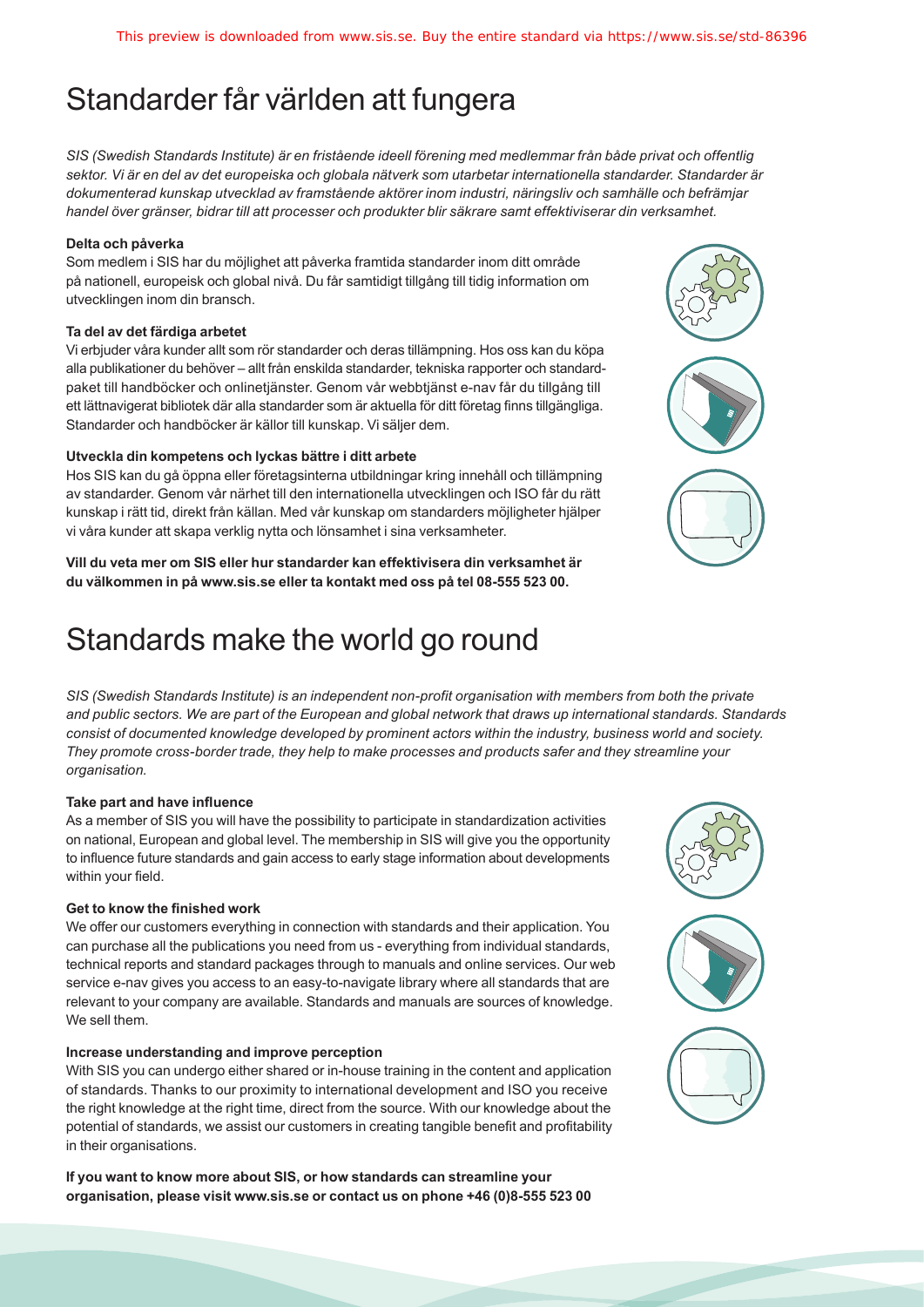Europastandarden EN 13481-7:2012 gäller som svensk standard. Detta dokument innehåller den officiella engelska versionen av EN 13481-7:2012.

Denna standard ersätter SS-EN 13481-7, utgåva 1 och SS-EN 13481-7/A1:2006, utgåva 1.

The European Standard EN 13481-7:2012 has the status of a Swedish Standard. This document contains the official version of EN 13481-7:2012.

This standard supersedes the Swedish Standard SS-EN 13481-7, edition 1 and SS-EN 13481-7/A1:2006, edition 1.

© Copyright/Upphovsrätten till denna produkt tillhör SIS, Swedish Standards Institute, Stockholm, Sverige. Användningen av denna produkt regleras av slutanvändarlicensen som återfinns i denna produkt, se standardens sista sidor.

© Copyright SIS, Swedish Standards Institute, Stockholm, Sweden. All rights reserved. The use of this product is governed by the end-user licence for this product. You will find the licence in the end of this document.

*Upplysningar om sakinnehållet i standarden lämnas av SIS, Swedish Standards Institute, telefon 08-555 520 00. Standarder kan beställas hos SIS Förlag AB som även lämnar allmänna upplysningar om svensk och utländsk standard.*

*Information about the content of the standard is available from the Swedish Standards Institute (SIS), telephone +46 8 555 520 00. Standards may be ordered from SIS Förlag AB, who can also provide general information about Swedish and foreign standards.*

Denna standard är framtagen av kommittén för Järnvägar, SIS/TK 254.

Har du synpunkter på innehållet i den här standarden, vill du delta i ett kommande revideringsarbete eller vara med och ta fram andra standarder inom området? Gå in på www.sis.se - där hittar du mer information.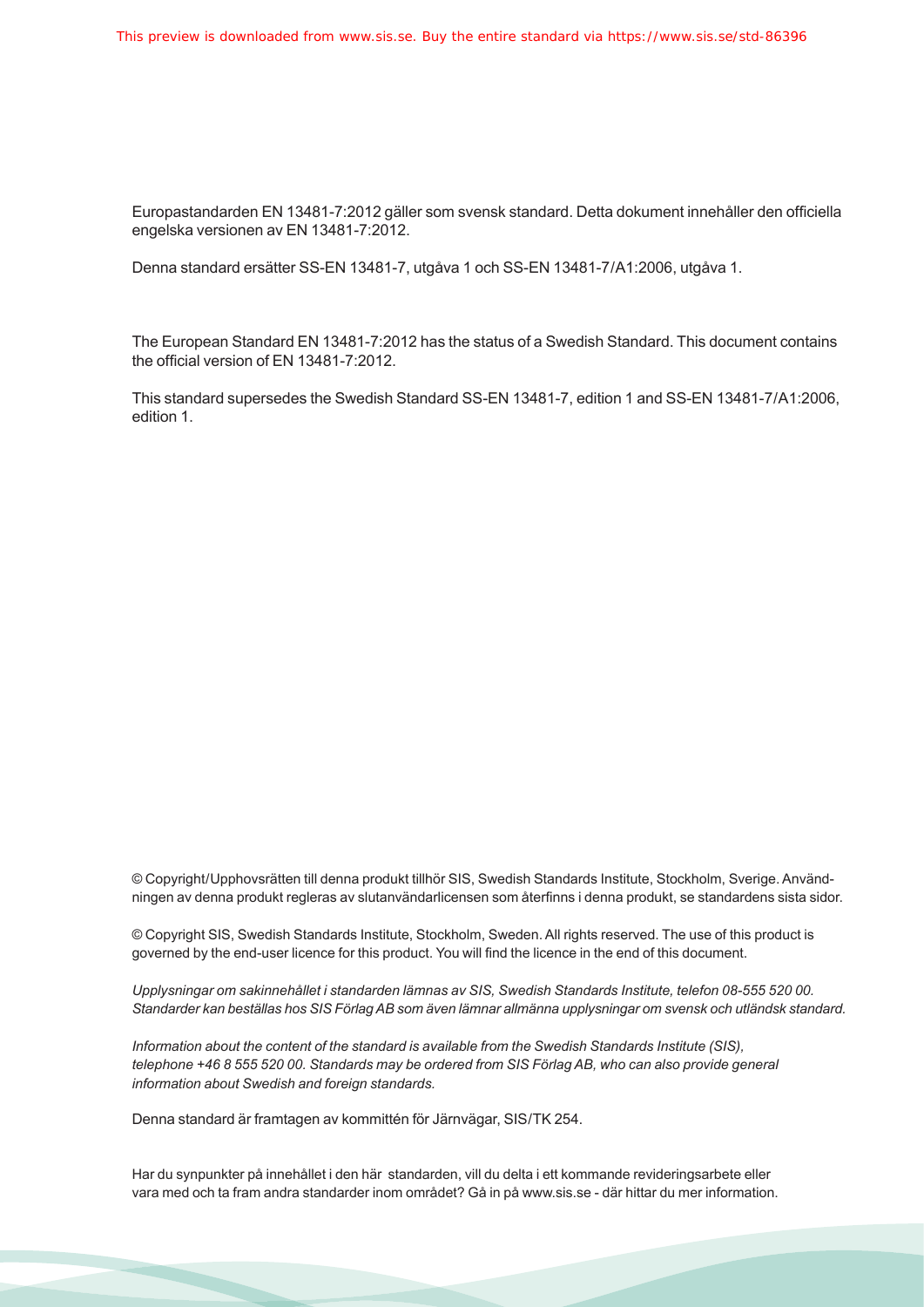This preview is downloaded from www.sis.se. Buy the entire standard via https://www.sis.se/std-86396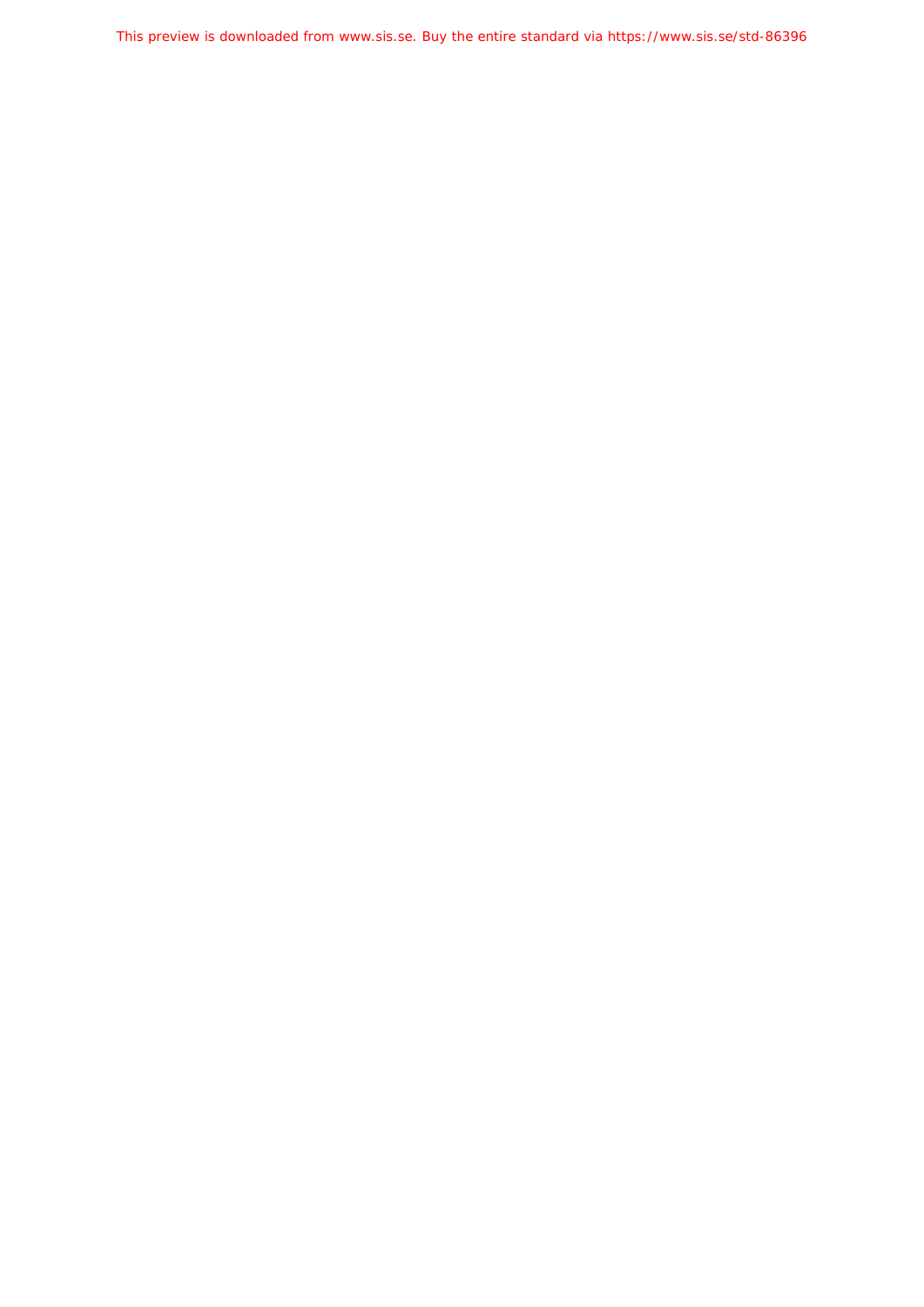## EUROPEAN STANDARD NORME EUROPÉENNE EUROPÄISCHE NORM

### **EN 13481-7**

May 2012

ICS 93.100 Supersedes EN 13481-7:2003

English Version

### Railway applications - Track - Performance requirements for fastening systems - Part 7: Special fastening systems for switches and crossings and check rails

Applications ferroviaires - Voie - Exigences de performance pour les systèmes de fixation - Partie 7: Systèmes de fixation spéciaux pour appareils de voie et contre-rails

 Bahnanwendungen - Oberbau - Leistungsanforderungen für Schienenbefestigungssysteme - Teil 7: Spezielle Befestigungssysteme für Weichen und Kreuzungen sowie Führungsschienen

This European Standard was approved by CEN on 27 April 2012.

CEN members are bound to comply with the CEN/CENELEC Internal Regulations which stipulate the conditions for giving this European Standard the status of a national standard without any alteration. Up-to-date lists and bibliographical references concerning such national standards may be obtained on application to the CEN-CENELEC Management Centre or to any CEN member.

This European Standard exists in three official versions (English, French, German). A version in any other language made by translation under the responsibility of a CEN member into its own language and notified to the CEN-CENELEC Management Centre has the same status as the official versions.

CEN members are the national standards bodies of Austria, Belgium, Bulgaria, Croatia, Cyprus, Czech Republic, Denmark, Estonia, Finland, France, Germany, Greece, Hungary, Iceland, Ireland, Italy, Latvia, Lithuania, Luxembourg, Malta, Netherlands, Norway, Poland, Portugal, Romania, Slovakia, Slovenia, Spain, Sweden, Switzerland, Turkey and United Kingdom.



EUROPEAN COMMITTEE FOR STANDARDIZATION COMITÉ EUROPÉEN DE NORMALISATION EUROPÄISCHES KOMITEE FÜR NORMUNG

**Management Centre: Avenue Marnix 17, B-1000 Brussels**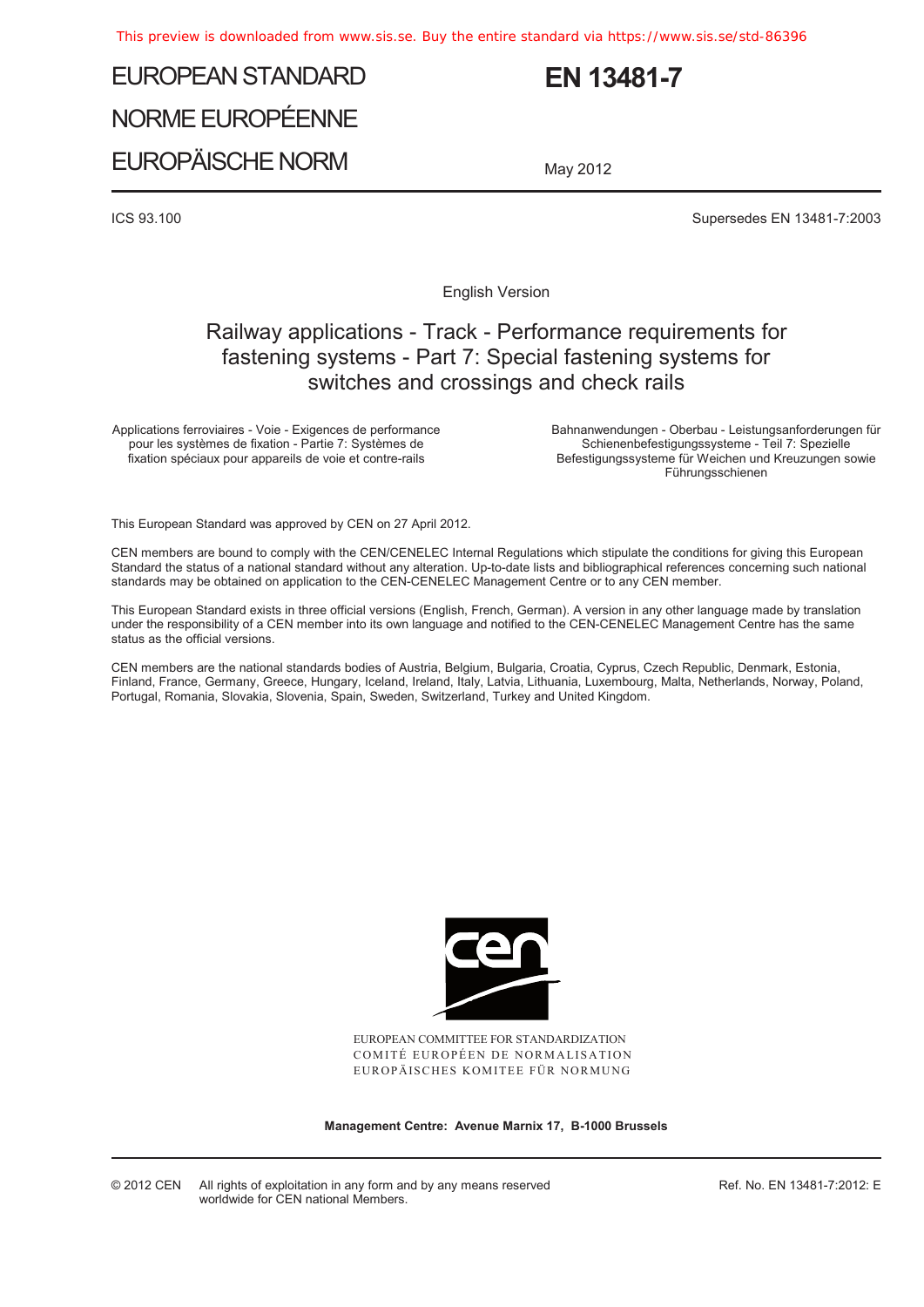This preview is downloaded from www.sis.se. Buy the entire standard via https://www.sis.se/std-86396 SS-EN 13481-7:2012 (E)

### **Contents**

Page

| 1                                                                                                            |  |  |  |  |
|--------------------------------------------------------------------------------------------------------------|--|--|--|--|
| $\mathbf{2}$                                                                                                 |  |  |  |  |
| 3                                                                                                            |  |  |  |  |
| 4                                                                                                            |  |  |  |  |
| 5<br>5.1<br>5.2<br>5.3<br>5.4<br>5.5<br>5.5.1<br>5.5.2<br>5.5.3<br>5.5.4<br>5.6<br>5.7<br>5.8<br>5.9<br>5.10 |  |  |  |  |
| 5.11<br>5.12                                                                                                 |  |  |  |  |
| 5.13                                                                                                         |  |  |  |  |
| 6<br>7                                                                                                       |  |  |  |  |
| 8                                                                                                            |  |  |  |  |
| A <sub>1</sub><br>A.2<br>A.3<br>A.4<br>A.5                                                                   |  |  |  |  |
| Annex ZA (informative) Relationship between this European Standard and the Essential                         |  |  |  |  |
|                                                                                                              |  |  |  |  |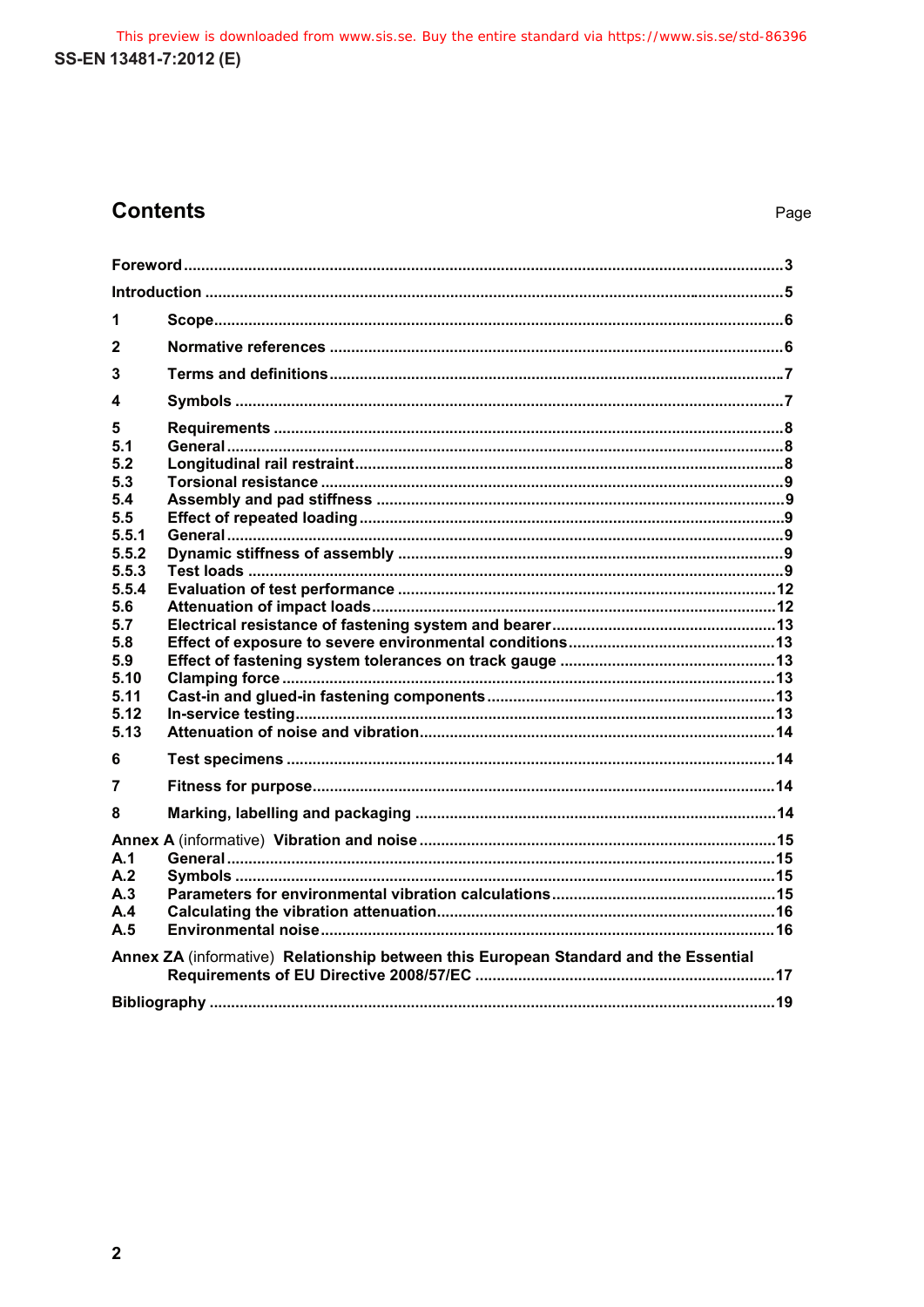### **Foreword**

This document (EN 13481-7:2012) has been prepared by Technical Committee CEN/TC 256 "Railway applications", the secretariat of which is held by DIN.

This European Standard shall be given the status of a national standard, either by publication of an identical text or by endorsement, at the latest by November 2012, and conflicting national standards shall be withdrawn at the latest by November 2012.

Attention is drawn to the possibility that some of the elements of this document may be the subject of patent rights. CEN [and/or CENELEC] shall not be held responsible for identifying any or all such patent rights.

This document supersedes EN 13481-7:2003.

The main changes in this revision of EN 13481-7:2003 are as follows:

- a) new categories of fastening systems have been introduced (Clause 1, Table 1);
- b) the ranges of test loads have been extended to cover the new categories of fastening systems (5.4);
- c) advice on attenuation of noise and vibration has been added in a new annex (Annex A).

This European Standard is one of the series EN 13481 "*Railway applications – Track – Performance requirements for fastening systems*" which consists of the following parts:

- *Part 1: Definitions*
- *Part 2: Fastening systems for concrete sleepers*
- *Part 3: Fastening systems for wood sleepers*
- *Part 4: Fastening systems for steel sleepers*
- *Part 5: Fastening systems for slab track with rail on the surface or rail embedded in a channel*
- *Part 7: Special fastening systems for switches and crossings and check rails*

NOTE Part 6 does not exist in this series.

These are supported by the test methods in the series EN 13146 "*Railway applications – Track – Test methods for fastening systems*".

This document has been prepared under a mandate given to CEN by the European Commission and the European Free Trade Association, and supports essential requirements of EU Directive 2008/57/EC.

For relationship with EU Directive 2008/57/EC, see informative Annex ZA, which is an integral part of this document.

According to the CEN/CENELEC Internal Regulations, the national standards organizations of the following countries are bound to implement this European Standard: Austria, Belgium, Bulgaria, Croatia, Cyprus, Czech Republic, Denmark, Estonia, Finland, France, Germany, Greece, Hungary,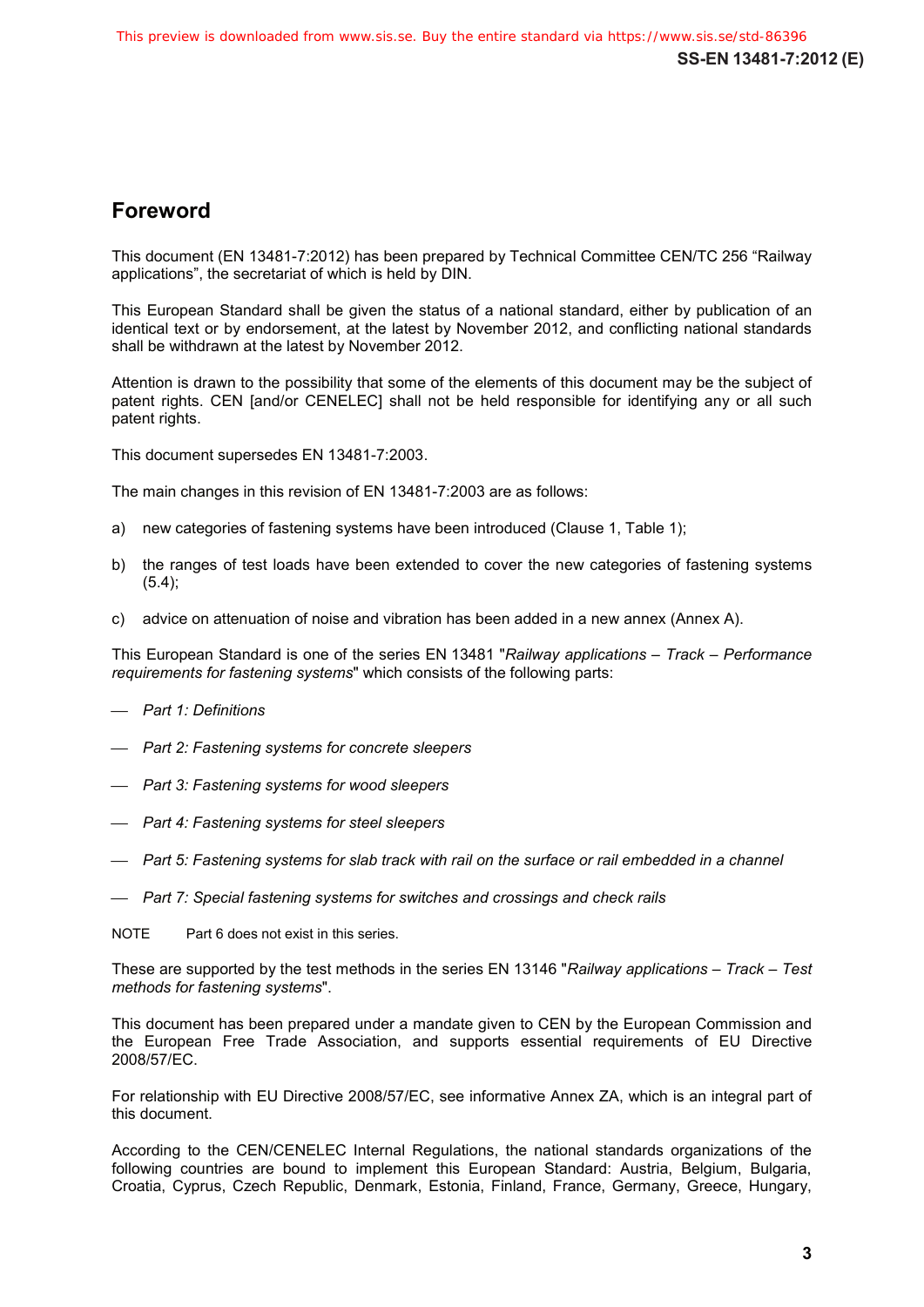Iceland, Ireland, Italy, Latvia, Lithuania, Luxembourg, Malta, Netherlands, Norway, Poland, Portugal, Romania, Slovakia, Slovenia, Spain, Sweden, Switzerland, Turkey and the United Kingdom.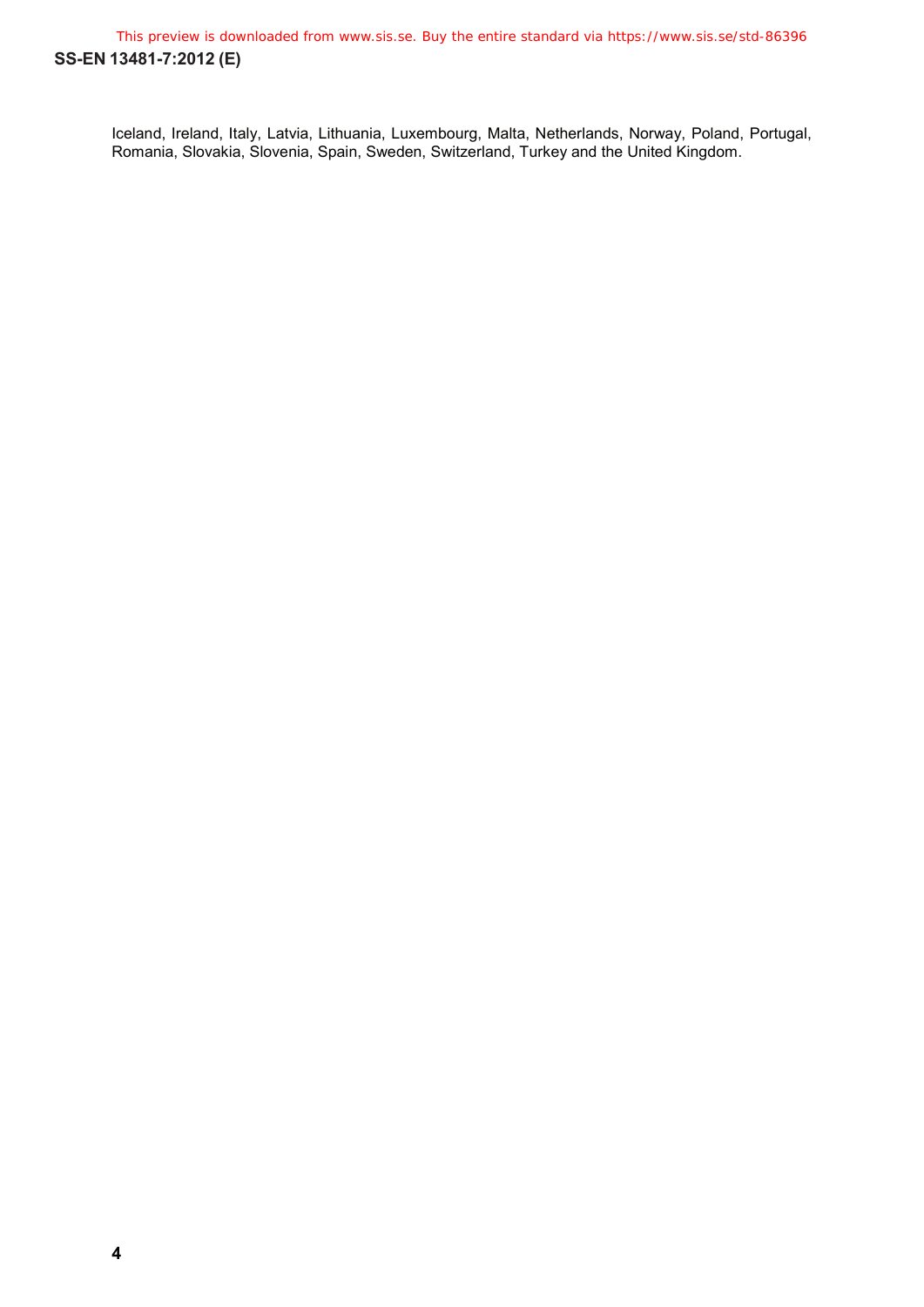### **Introduction**

Various tests are necessary to assess the performance for fastening systems of railway tracks. In this European Standard, a requirement for longitudinal rail restraint is included to control rail creep.

The laboratory test for the effect of repeated loading is the means of assessing potential long term performance of the fastening in track.

The test for clamping force is only suitable for laboratory use. The measurement of clamping force in track can be used to monitor long term performance. The method of measurement used should be suitable for the design of the particular fastening system.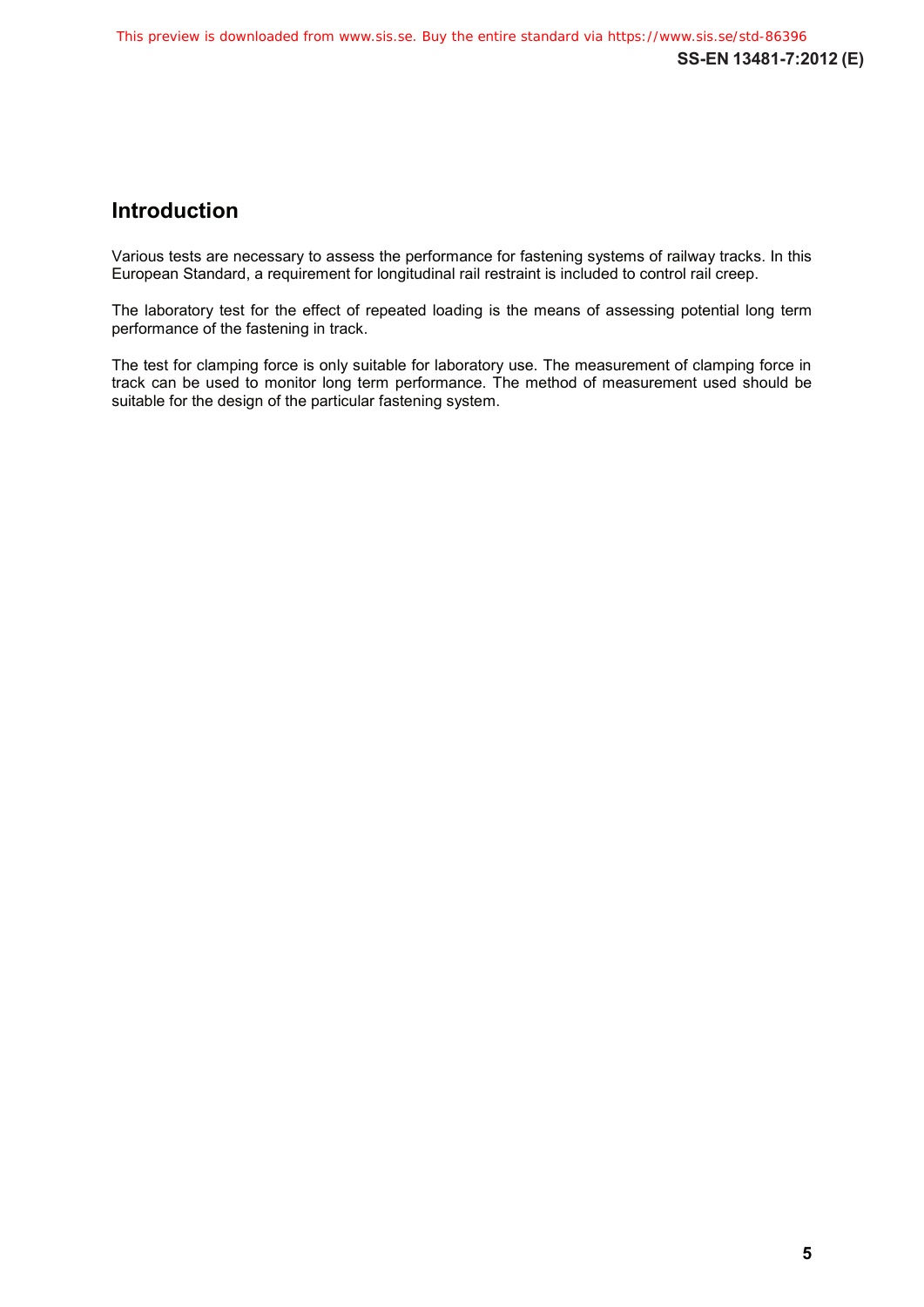### **1 Scope**

This European Standard specifies performance requirements for special fastening systems, in categories A – E as specified in EN 13481-1:2012, 3.1, for switches and crossings and check rails secured within the overall fastening system (not independently fixed to the bearers) on wood, concrete and steel bearers, in ballasted track and on slab track and which have maximum axle loads and minimum curve radii in divergent track in accordance with Table 1.

| Category                                                                                               | Maximum design axle<br>load | Minimum curve radius |  |  |
|--------------------------------------------------------------------------------------------------------|-----------------------------|----------------------|--|--|
|                                                                                                        | kN                          | m                    |  |  |
| A                                                                                                      | 130                         | 40                   |  |  |
| в                                                                                                      | 180                         | 80                   |  |  |
| C                                                                                                      | 260                         | 150                  |  |  |
|                                                                                                        | 260                         | 400                  |  |  |
| E                                                                                                      | 350                         | 150                  |  |  |
| <b>NOTE</b><br>The maximum axle load for categories A and B does not apply to<br>maintenance vehicles. |                             |                      |  |  |

**Table 1 — Fastening category criteria** 

The requirements apply to fastening systems which incorporate a resilient element and act on the foot and/or web of the rail and which are intended for use with stock rail sections in EN 13674-1 (excluding 49E4) and EN 13674-4+A1.

This standard is not applicable to rigid fastening systems.

This standard is for type approval of a complete fastening assembly only. Requirements for quality control are included in the standards applicable to individual components.

### **2 Normative references**

The following documents, in whole or in part, are normatively referenced in this document and are indispensable for its application. For dated references, only the edition cited applies. For undated references, the latest edition of the referenced document (including any amendments) applies.

EN 13146-1:2012, *Railway applications* – *Track* – *Test methods for fastening systems* – *Part 1: Determination of longitudinal restraint*

EN 13146-2:2012, *Railway applications* – *Track* – *Test methods for fastening systems* – *Part 2: Determination of torsional resistance* 

EN 13146-3:2012, *Railway applications* – *Track* – *Test methods for fastening systems* – *Part 3: Determination of attenuation of impact loads* 

EN 13146-4:2012, *Railway applications* – *Track* – *Test methods for fastening systems* – *Part 4: Effect of repeated loading* 

EN 13146-5:2012, *Railway applications* – *Track* – *Test methods for fastening systems* – *Part 5: Determination of electrical resistance*